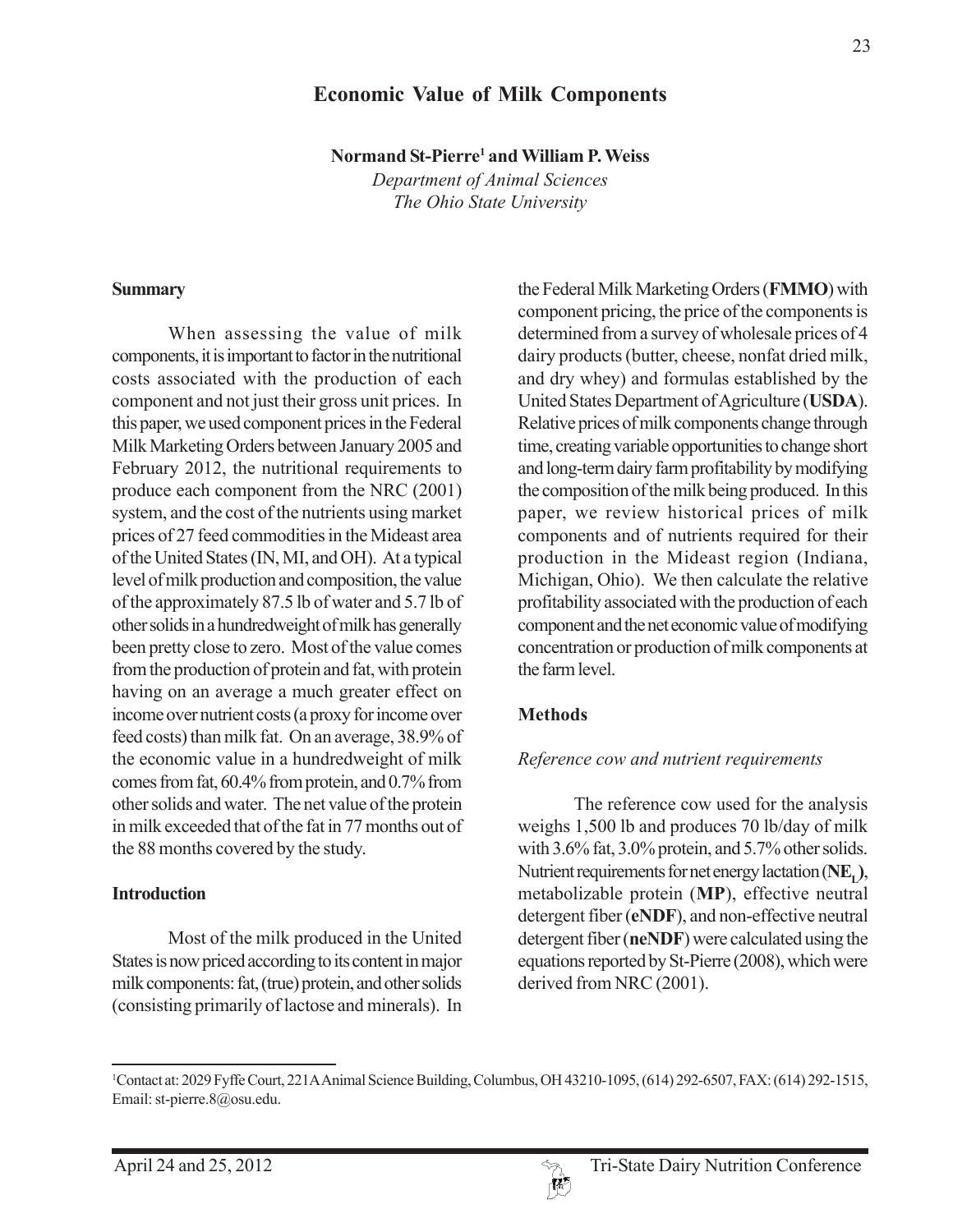# *Prices*

Component prices used were the minimum monthly prices in effect in the FMMO between January 2005 and February 2012, as reported by USDA Agricultural Marketing Service. Prices were adjusted to account for a quality premium of \$0.15/ cwt, a marketing assessment of \$0.15/cwt, a producer price differential of \$0.75/cwt (i.e., a \$2.50/cwt Class I differential with a 30% utilization), and a \$0.75/cwt hauling cost, resulting in a (convenient) net adjustment of \$0.00/cwt.

For the marginality analyses, we assumed that changes in components have no effect on costs other than feed (nutrient) costs. Nutrient prices were calculated monthly from the market prices of 27 feed commodities traded in the Mideast area (farm delivered basis) using the method of St-Pierre and Glamocic (2000) and implemented in the software *Sesame* V3.5 (http://www.sesamesoft.com).

## **Component Pricing**

Statistics for component prices in FMMO over the 86 months from January 2005 to February 2012 are reported in Table 1. Prices of all components have shown dramatic variability, with ranges close to or even exceeding average prices. The evolution across time of the same component prices is shown in Figure 1. The very high milk prices experienced in '07 and '08 were primarily caused by very high milk protein prices and also, but to a much lesser extent, by high other solids prices. The dismal milk prices of '09 were primarily due to the dreadful milk protein prices. In late '10 and early '11, milk fat prices rebounded to such an extent that they approached protein prices, even exceeding milk protein price in January '11. The high milk prices experienced in the second half of '11 were due to sustained high fat prices, combined with high protein prices and very high other solids prices. In fact, other solids prices have been above their long-term average of \$0.20/lb since February

2011. This is the result of relatively high powdered whey prices to dried skim milk prices.

# **Nutrient Costs**

Statistics for unit costs of  $NE_{L}$ , MP, eNDF and neNDF between January 2005 and February 2012 are reported in Table 2. As for component prices, nutrient prices exhibited considerable variation during the period of time under consideration. This variation is even more evident in Figure 2. It is noteworthy that  $NE_{\tau}$  prices averaged just  $7¢$  per Mcal in 2005 and 2006 compared to  $16.2 \phi$  per Mcal in 2011. As we shall see, this increase had a profound effect on feed costs associated with milk production.

## **Income Over Nutrient Costs**

Table 3 reports the average gross income, nutrient costs and income over nutrient costs **(IONC)** for the reference cow. Figure 3 shows the evolution of the same variables between January 2005 and February 2012. Nutrient cost is a very good proxy to feed cost for dairy farms. This way of estimating feed costs is not myopically bound to the corn and soybean markets as well as a fixed diet as done by USDA in its calculation of the milkto-feed ratio. When we exclude the negative IONC associated with the maintenance of the animal because it is essentially a fixed cost in regards to production of milk components, of the remaining \$7.28/cow/day of IONC, an average of 38.9% came from fat production, 60.4% from protein production, and 0.7% from other solids production during the January 2005 to February 2012 period. Because of the assumptions used for pricing milk volume (i.e., a net of \$0.00/cwt), the water component of milk implicitly accounted for 0.0% of the IONC.

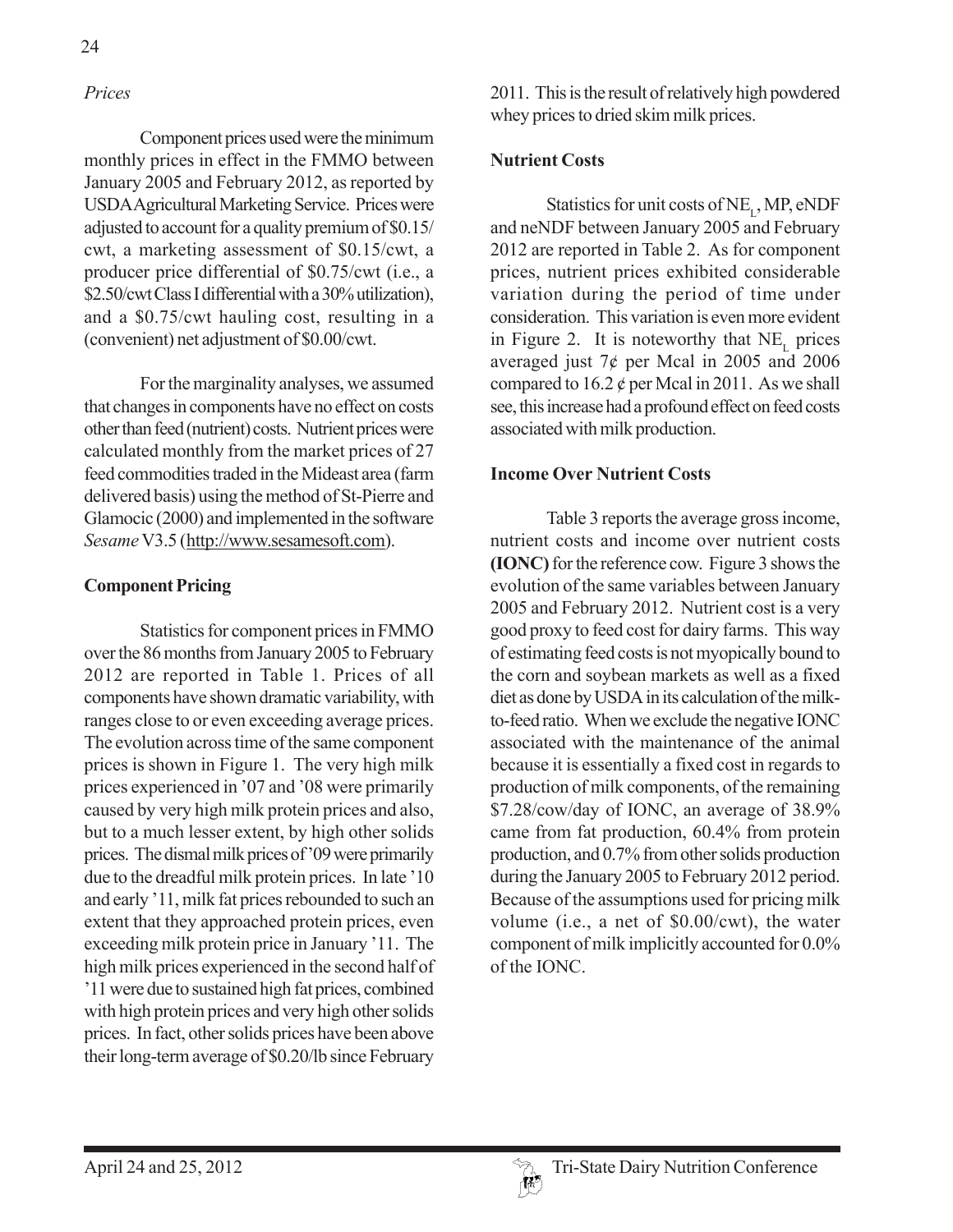### **Marginality Analysis**

Table 5 reports mean changes in gross income, nutrient costs, and IONC from a onepound increment in production of each milk component during the January 2005 to February 2012 period. On average, the gross income from a pound of protein was 1.7 times greater than the gross income from one pound of fat. The average nutrient cost to produce a pound of milk protein was \$0.18 more than that of producing an additional pound of fat. The IONC from producing an additional pound of protein averaged over 1.8 times greater than that from producing an additional pound of fat. The IONC from protein was, however, much more variable  $(SD = $0.80)$  than that of fat  $(SD = $0.30)$ . Over the period from January 2005 to February 2012, producing an additional pound of protein was more profitable than producing an additional pound of fat in 77 out of 86 months: the exceptional 9 months were 6/09, 7/09, 5/10, 7/10, 9/10, 10/10, 11/10, 1/11, and 5/11.

Producing an additional pound of other solids was considerably less profitable than producing an additional pound of either fat or protein, yielding only \$0.07/lb in additional IONC on an average.

The economic value of a change in milk components can also be expressed as a response per point of change (a point of milk component is equal to 0.1%, as in changing milk fat from 3.6 to 3.7%). Table 6 and Figure 4 report some statistics on the change in IONC per 100 cows and per day from a one-point change in each component. The overall conclusions are very similar to those from the previous analysis where we looked at the marginal effect of one additional pound. In short, a one point change in protein is on an average nearly twice as profitable as a one point change in fat, but it is also much more variable.

Some would argue that it is considerably more difficult to increase milk protein than milk fat. This is probably true, especially in those instances of severe milk fat depression caused by dietary factors. Table 7 reports the effect of a 5% change in each milk component on IONC per day in a herd of 100 cows. It is noteworthy that a 5% increase in other solids is equivalent to increasing milk yield by 5% without any increase in the yield of fat and protein. In other words, the effect on IONC from increasing the other solids by 5% could equivalently be worded as the effect of changing the reference cow from 70 lb/day of milk at 3.6% fat, 3.0% protein and 5.7% other solids to 73.5 lb/day at 3.43% fat, 2.86% protein, and 5.7% other solids. In general, increasing water and other solids production of dairy cows without an associated increase in the production of fat and/or protein has very little effect on IONC. Put differently, a cow that would produce 2.52 lb/day of fat and 2.10 lb/day of protein, but 0 lb/day of other solids and water (i.e., total daily yield of 4.62/lb/day), would be nearly as profitable as the standard cow used in this paper, i.e., a cow that produces 2.52 lb/day of fat, 2.10 lb/day of protein, 3.99 lb/day of other solids, and 61.4 lb/day of water.

## **Conclusions**

The value of the approximately 87.5 lb of water in a hundredweight of milk is null for the bulk of milk produced in the USA. The value of the other solids (lactose and minerals; approximately 5.7 lb/cwt) is also on an average close to null. Increasing milk yield without increasing fat and/or protein yield makes little economic sense. On average, increasing protein test by 1 point is worth over 1.8 times more than raising fat test by 1 point (range of 0.6 to 5.4 times more). One should NOT just look at the prices of components to "guestimate" their values. The nutritional cost of producing the additional components must be considered.

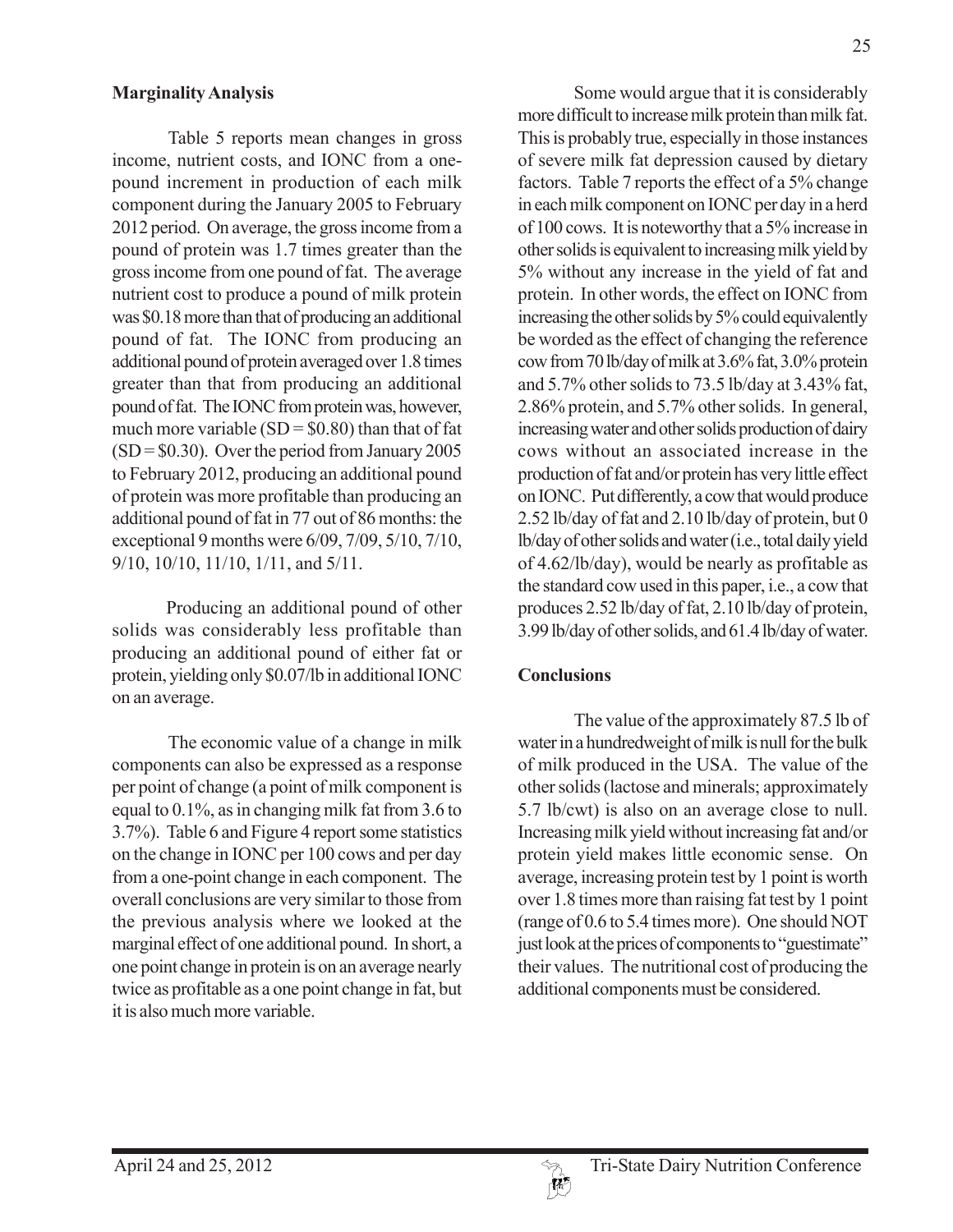# **References**

National Research Council. 2001. Nutrient requirements of dairy cattle.  $7<sup>th</sup>$  rev. ed. National Academy Press, Washington, DC.

St-Pierre, N.R. 2008. Managing measures of feed costs: Benchmarking physical and economic feed efficiency. Proc. Tri-State Dairy Nut. Conf., Ft. Wayne, IN, April 22-23. The Ohio State University, Columbus.

St-Pierre, N.R. and D. Glamocic. 2000. Estimating unit costs of nutrients from market prices of feedstuffs. J. Dairy Sci. 83:1402-1411.

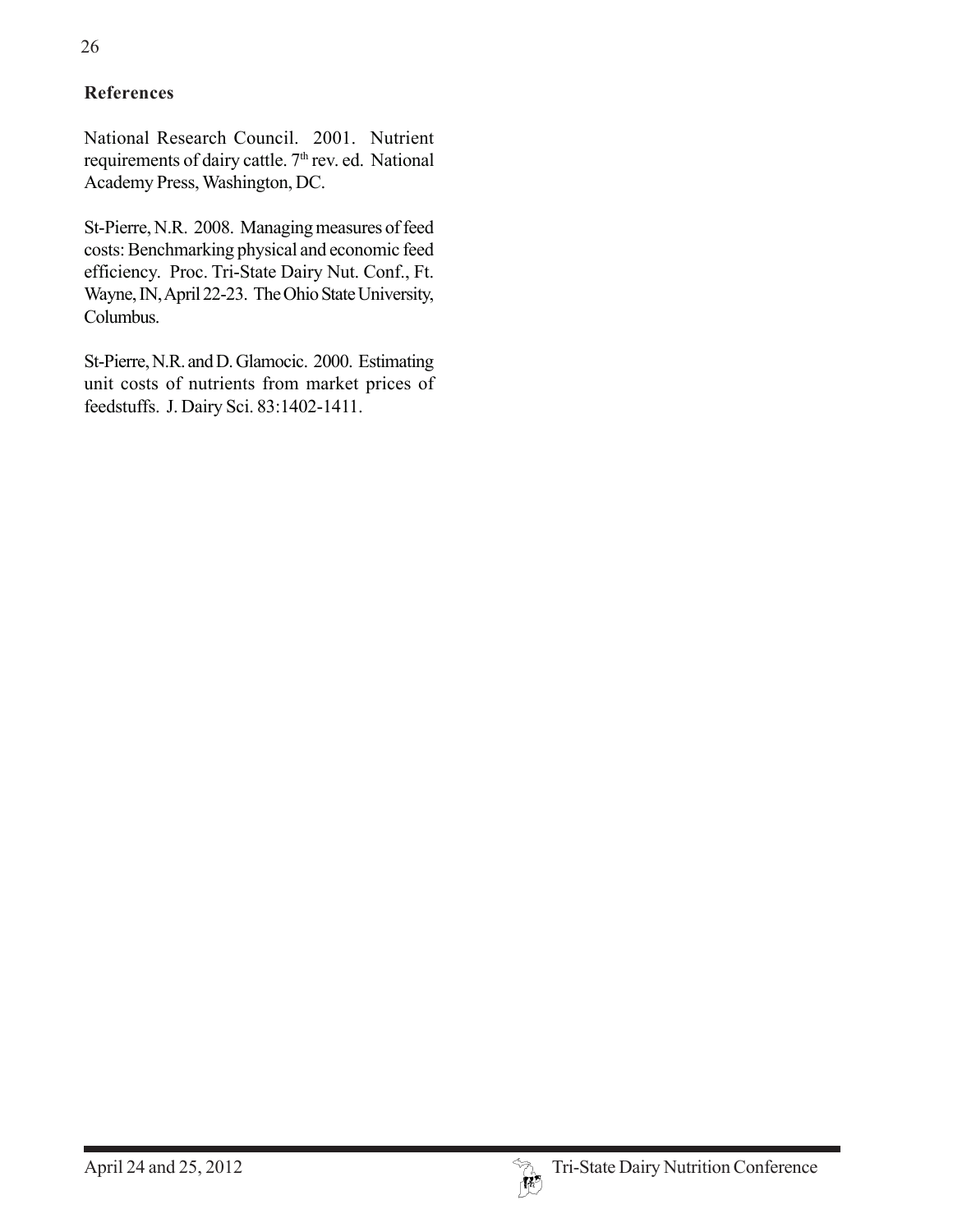| Components              | Mean         | SD           | Minimum         | Maximum      |  |
|-------------------------|--------------|--------------|-----------------|--------------|--|
| Fat                     | 1.62         | 0.34         | 1.09            | 2.44         |  |
| Protein<br>Other solids | 2.77<br>0.20 | 0.79<br>0.15 | 1.70<br>$-0.04$ | 4.72<br>0.60 |  |
|                         |              |              |                 |              |  |

**Table 1.** Mean, standard deviation, minimum, and maximum prices (\$/lb) for fat, protein, and other solids in the Federal Milk Marketing Orders between January 2005 and February 2012.

**Table 2.** Mean, standard deviation, minimum, and maximum unit prices for net energy lactation  $(NE_{\mathbf{r}}, \phi/\text{Mcal})$ , metabolizable protein  $(MP; (\phi/\text{lb})$ , effective neutral detergent fiber ( $eNDF; \phi/\text{lb}$ ), and noneffective neutral detergent fiber (**neNDF**; ¢/lb) in the Mideast (IN, MI, and OH) between January 2005 and February 2012.

| <b>Nutrients</b>                         | Mean   | <b>SD</b> | Minimum | Maximum |
|------------------------------------------|--------|-----------|---------|---------|
|                                          | 10.6   | 4.1       | 5.2     | 20.8    |
| $\frac{\text{NE}_{\text{L}}}{\text{MP}}$ | 27.2   | 12.3      | 6.5     | 53.8    |
| eNDF                                     | $-3.2$ | 3.3       | $-2.9$  | 13.2    |
| neNDF                                    | $-9.0$ | 4.3       | $-23.5$ | $-2.6$  |

**Table 3.** Average gross income, nutrient costs, and income over nutrient costs (**IONC**) for the reference cow between January 2005 and February 2012.<sup>1</sup>

| Item           | Maintenance | Fat  | Protein        | Other Solids | Total |  |
|----------------|-------------|------|----------------|--------------|-------|--|
|                |             |      | \$/cow per day |              |       |  |
| Gross income   | 0.00        | 4.09 | 5.82           | 0.79         | 10.70 |  |
| Nutrient costs | 1.44        | .26  | 1.42           | 0.74         | 4.86  |  |
| <b>IONC</b>    | $-1.44$     | 2.83 | 4.40           | 0.05         | 5.84  |  |

1 Reference cow: 1,500 lb and 70 lb/day of milk at 3.6% fat, 3.0% protein and 5.7% other solids.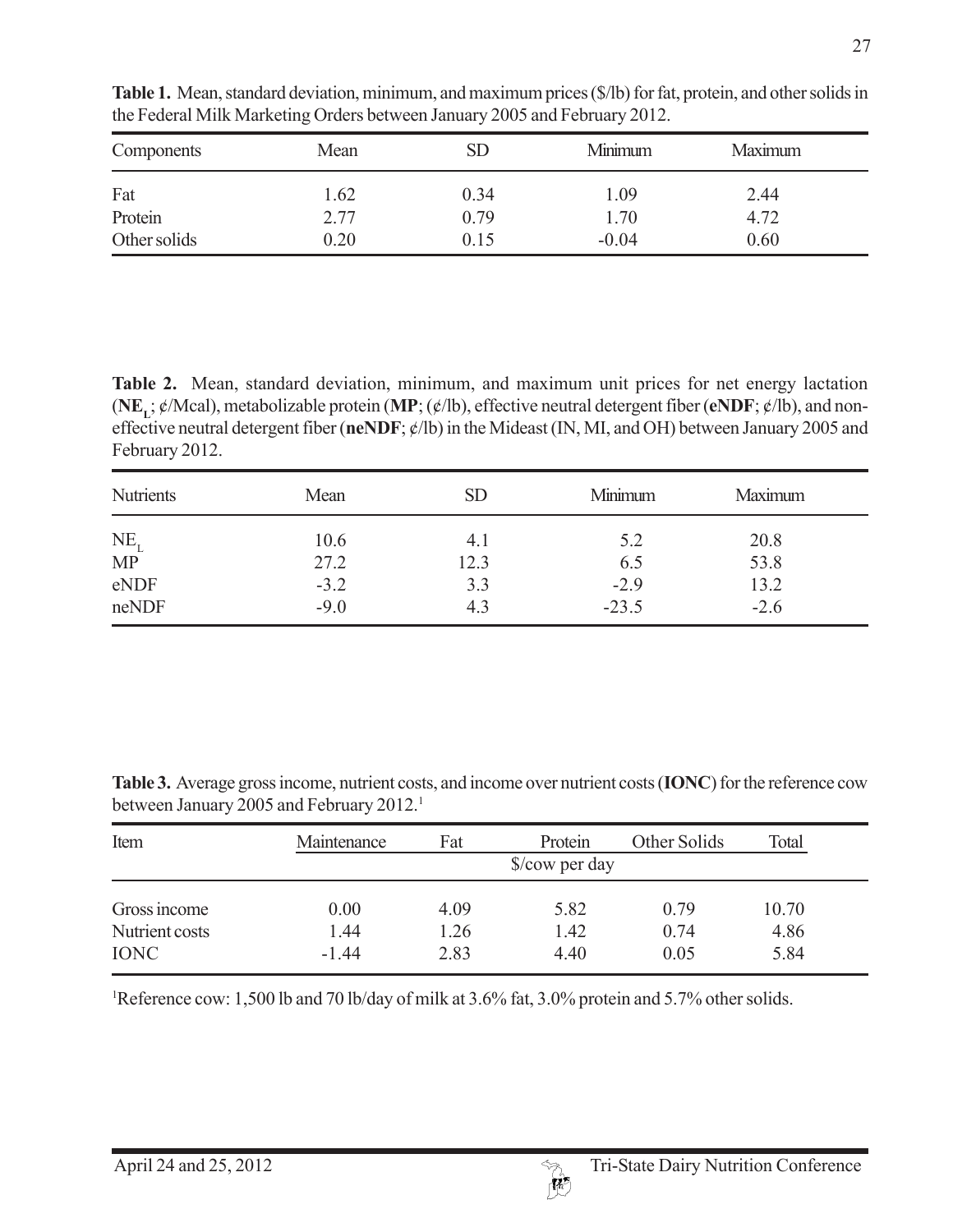| <b>Nutrient Costs</b> |        |               |           |            |       |                   |  |
|-----------------------|--------|---------------|-----------|------------|-------|-------------------|--|
| Components            | Income | $NE_{r}^{-1}$ | <b>MP</b> | <b>NDF</b> | Total | IONC <sup>2</sup> |  |
| Fat                   | 1.62   | 0.45          | 0.05      | 0.00       | 0.50  | 1.12              |  |
| Protein               | 2.77   | 0.27          | 0.40      | 0.00       | 0.68  | 2.09              |  |
| Other solids          | 0.20   | 0.12          | 0.01      | 0.00       | 0.13  | 0.07              |  |

**Table 4.** Mean revenues and nutritional costs (\$) from one additional pound of components between January 2005 and February 2012.

 ${}^{1}NE_{L}$  = net energy lactation, MP = metabolizable protein, NDF = neutral detergent fiber; NDF is the sum of the effective NDF and non-effective NDF.

2 IONC = Income over nutrient costs.

**Table 5.** Mean revenues and nutritional costs (\$) from one additional pound of components in February 2012.

|              |        |      | Nutrient Costs <sup>1</sup> |            |       |                   |  |  |
|--------------|--------|------|-----------------------------|------------|-------|-------------------|--|--|
| Components   | Income | NE,  | <b>MP</b>                   | <b>NDF</b> | Total | IONC <sup>2</sup> |  |  |
| Fat          | 1.62   | 0.45 | 0.05                        | 0.00       | 0.50  | 1.12              |  |  |
| Protein      | 2.77   | 0.27 | 0.41                        | 0.00       | 0.68  | 2.09              |  |  |
| Other solids | 0.20   | 0.12 | 0.01                        | 0.00       | 0.13  | 0.07              |  |  |

 ${}^{1}NE_{L}$  = net energy lactation, MP = metabolizable protein, and NDF = neutral detergent fiber; NDF is the sum of the effective NDF and non-effective NDF.

2 IONC = Income over nutrient costs.

**Table 6.** Effect of a one-point change in milk components on income over nutrient costs (\$/100 cows/day) between January 2005 and February 2012.<sup>1</sup>

| Components   | Mean  | SD   | Minimum | Maximum |  |
|--------------|-------|------|---------|---------|--|
| Fat          | 7.85  | 2.08 | 4.43    | 13.08   |  |
| Protein      | 14.65 | 5.58 | 4.82    | 27.92   |  |
| Other solids | 0.48  | 1.04 | $-1.14$ | 3.45    |  |

<sup>1</sup>Reference cow: 1,500 lb and 70 lb/day of milk at 3.6% fat, 3.0% protein and 5.7% other solids.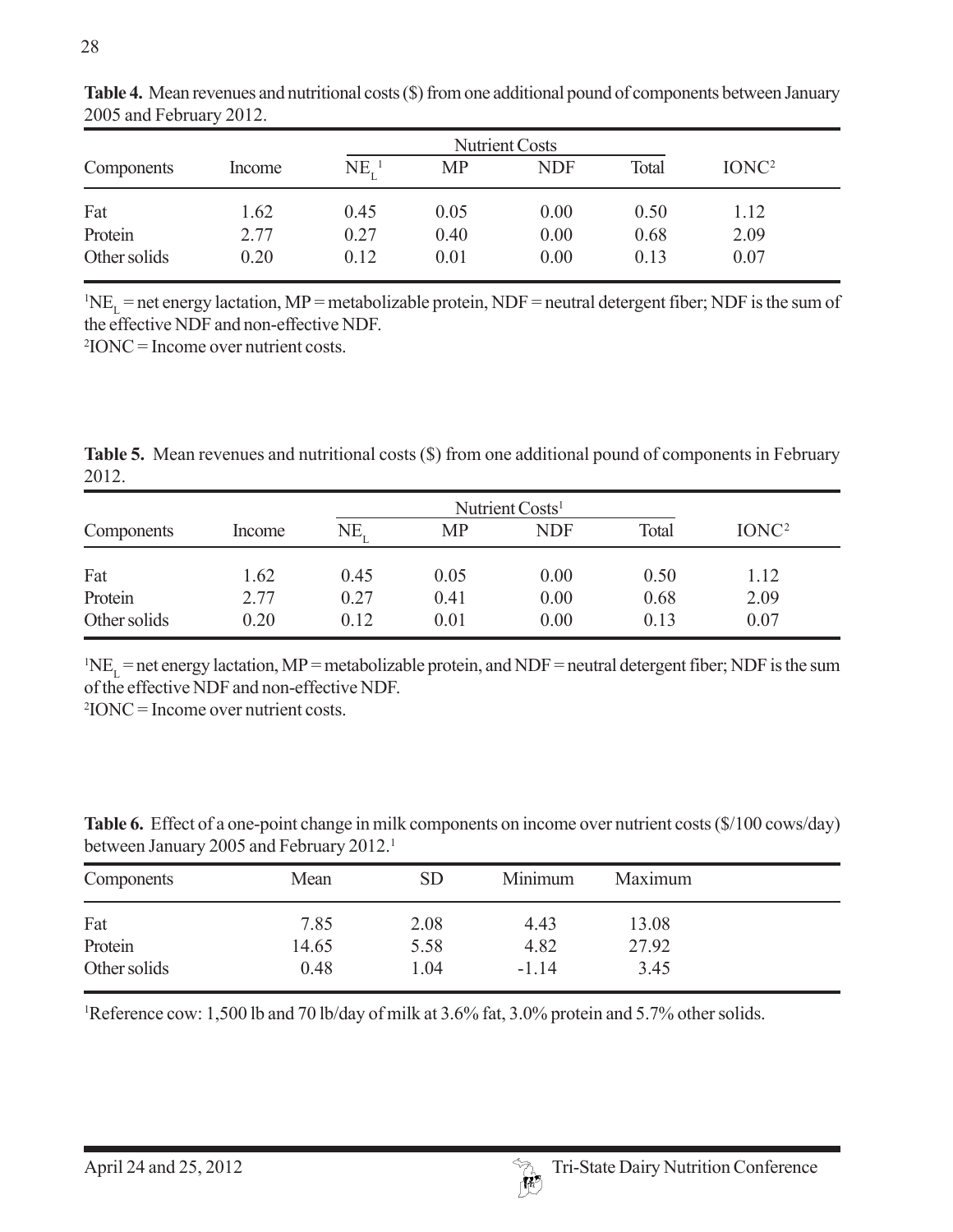| Components   | Mean  | SD   | Minimum | Maximum |  |
|--------------|-------|------|---------|---------|--|
| Fat          | 14.13 | 3.74 | 797     | 23.54   |  |
| Protein      | 21.98 | 8.37 | 7.23    | 41.88   |  |
| Other solids | 1 37  | 2.96 | $-3.24$ | 9.83    |  |

Table 7. Effect of a 5% change in milk components on income over nutrient costs (\$/100 cows/day) between January 2005 and February 2012.<sup>1</sup>

1 Milk fat from 3.60 to 3.78%, milk protein from 3.00 to 3.15%, and milk other solids from 5.70 to 5.99%.



Figure 1. Evolution of milk component prices (\$/lb) in the Federal Milk Marketing Orders between January 2005 and February 2012.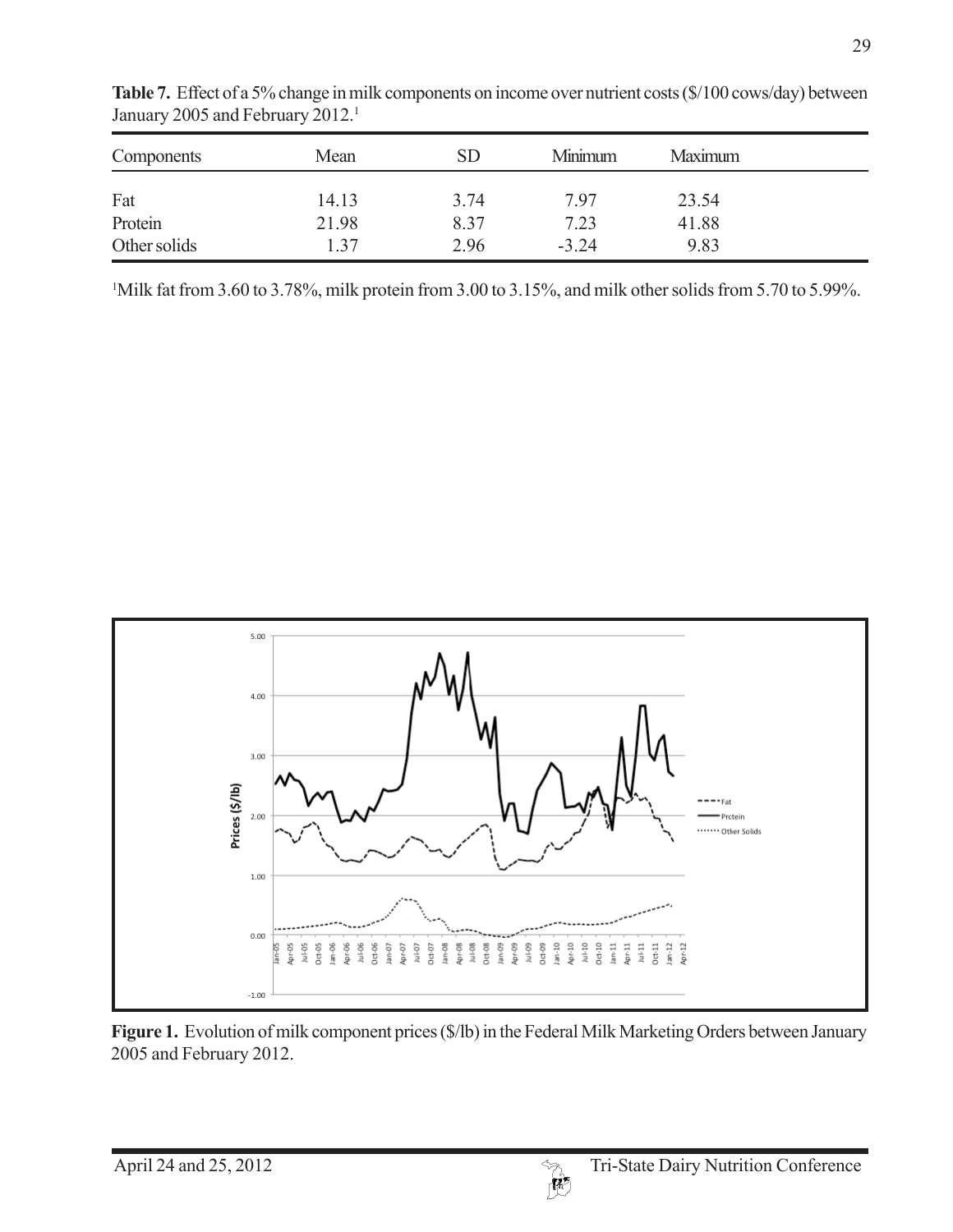

**Figure 2.** Evolution of nutrient unit prices in the Mideast (IN, MI, and OH) between January 2005 and February 2012.<sup>1</sup>

<sup>1</sup>Unit prices are expressed in \$/Mcal for net energy lactation (NE<sub>L</sub>), and \$/lb for metabolizable protein (MP) and effective neutral detergent fiber (eNDF).



**Figure 3**. Income over nutrient costs (\$/cow/day) for fat, protein, other solids, and total for the reference cow between January 2005 and February 2012.<sup>1</sup>

1 Reference cow: 1,500 lb and 70 lb/day of milk at 3.6% fat, 3.0% protein and 5.7% other solids.